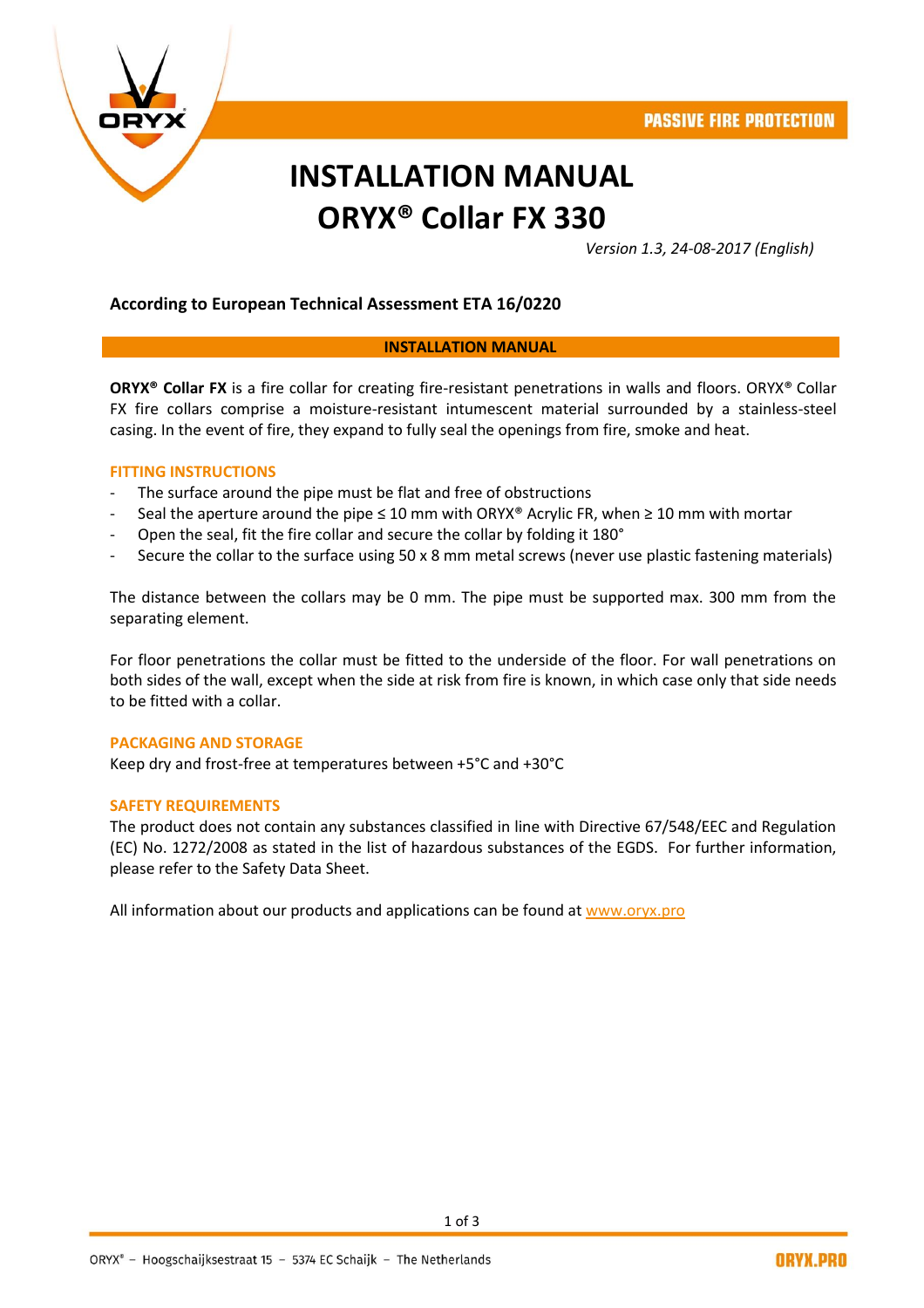

## Field of application

| Solid wall, thickness ≥ 100 mm |                                                 |                  |                         |                           |                     |                       |
|--------------------------------|-------------------------------------------------|------------------|-------------------------|---------------------------|---------------------|-----------------------|
| <b>Type</b>                    | Aperture<br>sealing<br>(pipe-wall)              | <b>Material</b>  | <b>Diameter</b><br>(mm) | Wall<br>thickness<br>(mm) | Insulation (mm)     | <b>Classification</b> |
| <b>FX 330</b>                  | $\leq 10$ mm<br>with ORYX®<br><b>Acrylic FR</b> | <b>PVC</b>       | $\leq 160$              | $1.8 - 9.5$               | None                | EI 90 U/U             |
|                                |                                                 | PE, ABS, SAN+PVC | $\leq 160$              | $2.7 - 14.6$              |                     | EI 60 U/U             |
|                                |                                                 | <b>PP</b>        | $\leq 140$              | $2.0 - 4.3$               |                     |                       |
|                                |                                                 | Metal            | $\leq 114$              | $1.5 - 14.2$              | Elastomer $\leq 19$ | EI 120 U/C            |

| Flexible wall, thickness $\geq 100$ mm |                                                 |                  |                         |                           |                           |                       |
|----------------------------------------|-------------------------------------------------|------------------|-------------------------|---------------------------|---------------------------|-----------------------|
| Type                                   | <b>Aperture</b><br>sealing<br>(pipe-wall)       | <b>Material</b>  | <b>Diameter</b><br>(mm) | Wall<br>thickness<br>(mm) | <b>Insulation</b><br>(mm) | <b>Classification</b> |
| <b>FX 330</b>                          | $\leq 10$ mm<br>with ORYX®<br><b>Acrylic FR</b> | PVC.             | $\leq 160$              | $2.4 - 9.5$               | None                      | EI 90 U/U             |
|                                        |                                                 | PE, ABS, SAN+PVC | $\leq 160$              | $3.0 - 14.6$              |                           | EI 60 U/U             |
|                                        |                                                 | <b>PP</b>        | $\leq 140$              | $2.0 - 4.3$               |                           |                       |

| Solid floor, thickness ≥ 150 mm |                                                 |                  |                         |                           |                           |                       |
|---------------------------------|-------------------------------------------------|------------------|-------------------------|---------------------------|---------------------------|-----------------------|
| <b>Type</b>                     | Aperture<br>sealing<br>(pipe-wall)              | <b>Material</b>  | <b>Diameter</b><br>(mm) | Wall<br>thickness<br>(mm) | <b>Insulation</b><br>(mm) | <b>Classification</b> |
| <b>FX 330</b>                   | $\leq 10$ mm<br>with ORYX®<br><b>Acrylic FR</b> | <b>PVC</b>       | $\leq 160$              | $1.8 - 10.0$              | None                      | EI 90 U/U             |
|                                 |                                                 | PE, ABS, SAN+PVC | $\leq 160$              | $3.7 - 11.6$              |                           | EI 120 U/U            |
|                                 |                                                 | PP               | $\leq 110$              | $1.8 - 2.7$               |                           |                       |
|                                 |                                                 | <b>PB</b>        | $\leq 75$               | $3.7 - 6.8$               |                           | EI 90 U/U             |
|                                 |                                                 | Metal            | $\leq 114$              | $1.5 - 14.2$              | Elastomer $\leq 19$       | EI 60 U/C             |